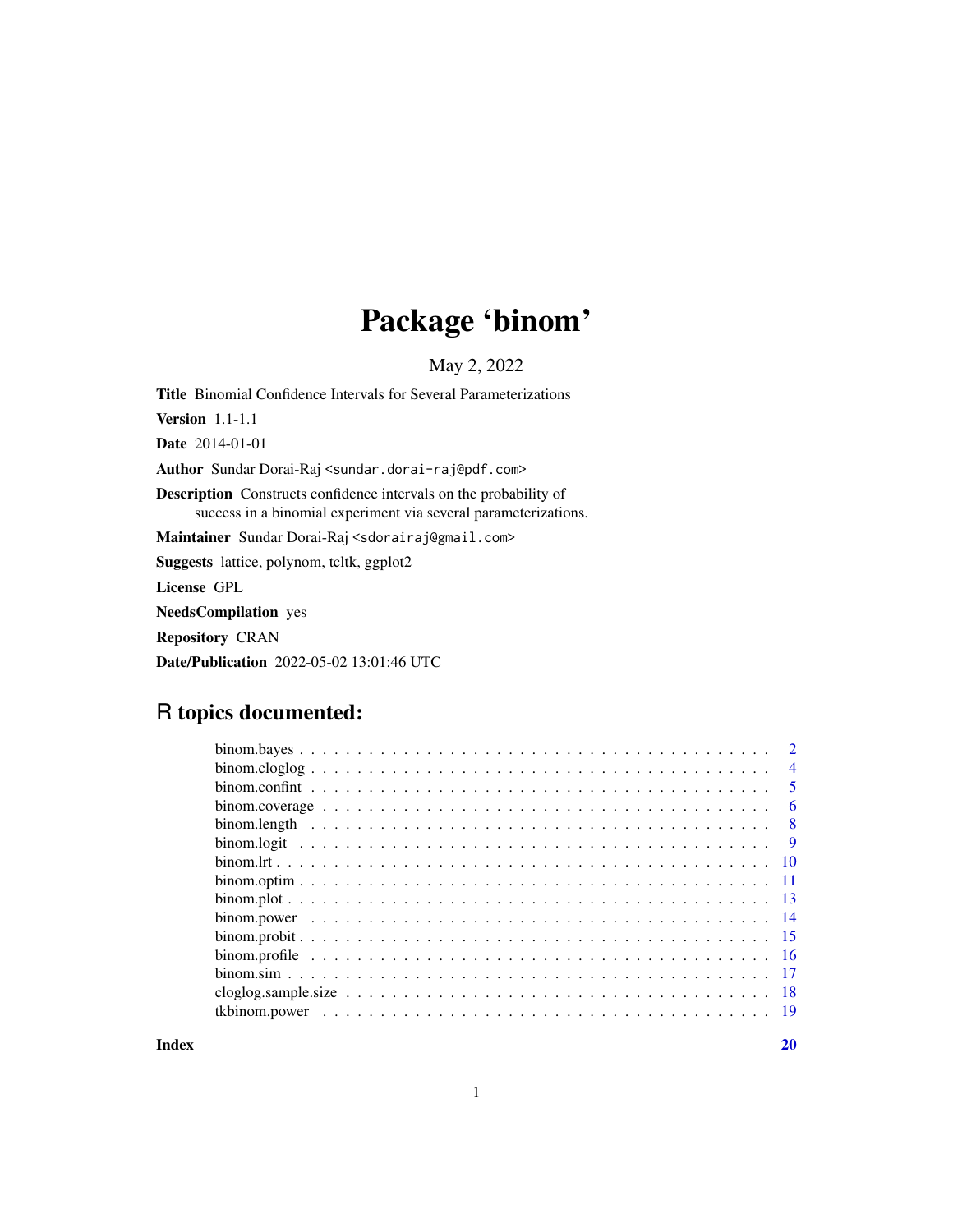<span id="page-1-1"></span><span id="page-1-0"></span>

Uses a beta prior on the probability of success for a binomial distribution, determines a two-sided confidence interval from a beta posterior. A plotting function is also provided to show the probability regions defined by each confidence interval.

#### Usage

```
binom.bayes(x, n,
            conf.level = 0.95,
            type = c("highest", "central"),
            prior.shape1 = 0.5,
            prior.shape2 = 0.5,
            tol = .Machine$double.eps^0.5,
            maxit = 1000, ...
```

```
binom.bayes.densityplot(bayes,
```

```
npoints = 500,
fill.central = "lightgray",
fill.lower = "steelblue",
fill.upper = fill.lower,
alpha = 0.8, ...)
```
# Arguments

| $\mathsf{x}$          | Vector of number of successes in the binomial experiment.                                          |  |  |  |  |
|-----------------------|----------------------------------------------------------------------------------------------------|--|--|--|--|
| n                     | Vector of number of independent trials in the binomial experiment.                                 |  |  |  |  |
| conf.level            | The level of confidence to be used in the confidence interval.                                     |  |  |  |  |
| type                  | The type of confidence interval (see Details).                                                     |  |  |  |  |
| prior.shape1          | The value of the first shape parameter to be used in the prior beta.                               |  |  |  |  |
| prior.shape2          | The value of the second shape parameter to be used in the prior beta.                              |  |  |  |  |
| tol                   | A tolerance to be used in determining the highest probability density interval.                    |  |  |  |  |
| maxit                 | Maximum number of iterations to be used in determining the highest probability<br>interval.        |  |  |  |  |
| bayes                 | The output data. frame from binom. bayes.                                                          |  |  |  |  |
| npoints               | The number of points to use to draw the density curves. Higher numbers give<br>smoother densities. |  |  |  |  |
| fill.central          | The color for the central density.                                                                 |  |  |  |  |
| fill.lower,fill.upper |                                                                                                    |  |  |  |  |
|                       | The color $(s)$ for the upper and lower density.                                                   |  |  |  |  |
| alpha                 | The alpha value for controlling transparency.                                                      |  |  |  |  |
| $\ddotsc$             | Ignored.                                                                                           |  |  |  |  |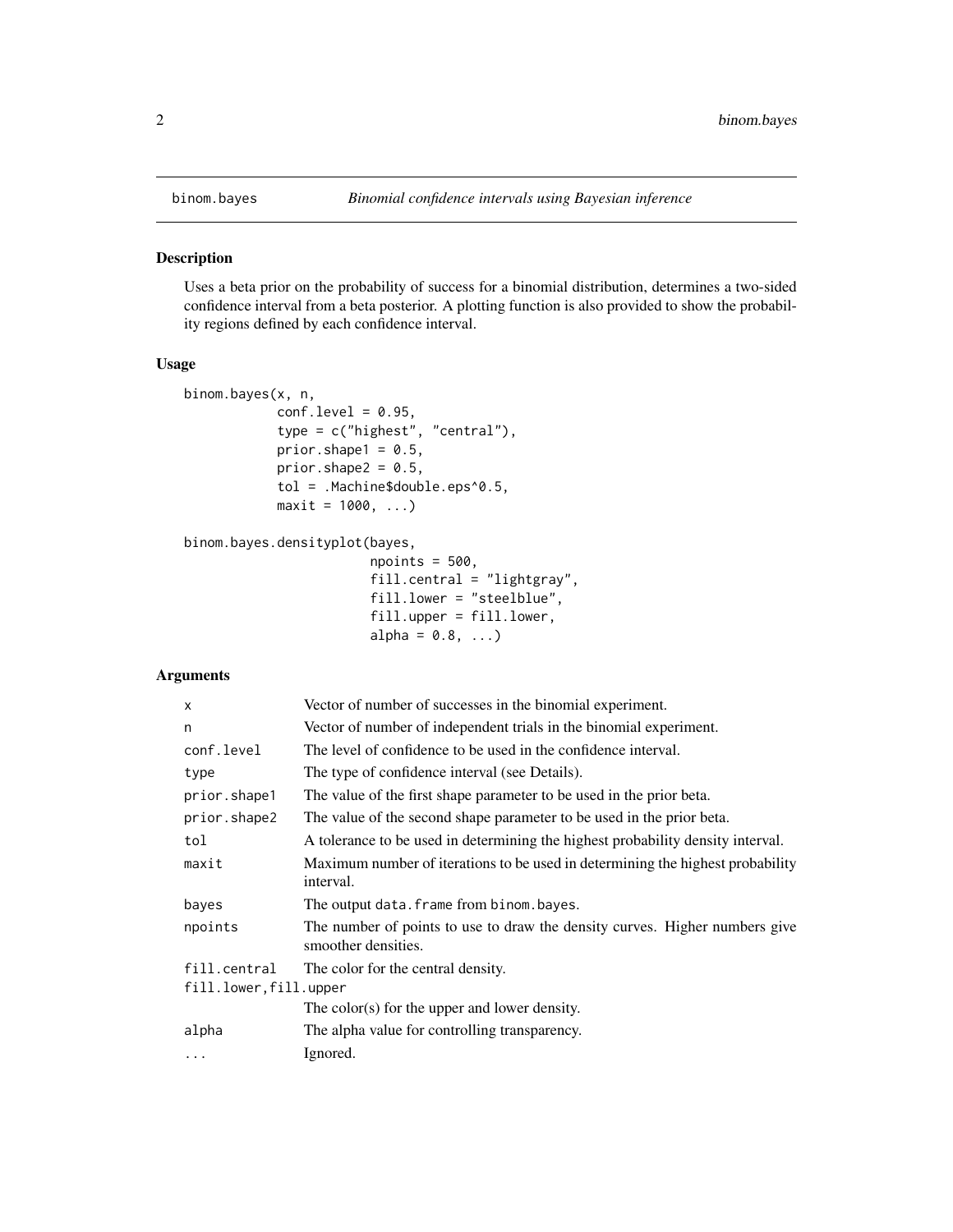#### <span id="page-2-0"></span>binom.bayes 3

#### Details

Using the conjugate beta prior on the distribution of p (the probability of success) in a binomial experiment, constructs a confidence interval from the beta posterior. From Bayes theorem the posterior distribution of p given the data x is:

 $p|x \sim Beta(x + prior.shape1, n - x + prior.shape2)$ 

The default prior is Jeffrey's prior which is a Beta(0.5, 0.5) distribution. Thus the posterior mean is  $(x + 0.5)/(n + 1)$ .

The default type of interval constructed is "highest" which computes the highest probability density (hpd) interval which assures the shortest interval possible. The hpd intervals will achieve a probability that is within tol of the specified conf.level. Setting type to "central" constructs intervals that have equal tail probabilities.

If 0 or n successes are observed, a one-sided confidence interval is returned.

#### Value

For binom.bayes, a data.frame containing the observed proportions and the lower and upper bounds of the confidence interval.

For binom.bayes.densityplot, a ggplot object that can printed to a graphics device, or have additional layers added.

#### Author(s)

Sundar Dorai-Raj (sdorairaj@gmail.com)

#### References

Gelman, A., Carlin, J. B., Stern, H. S., and Rubin, D. B. (1997) *Bayesian Data Analysis*, London, U.K.: Chapman and Hall.

# See Also

[binom.confint](#page-4-1), [binom.cloglog](#page-3-1), [binom.logit](#page-8-1), [binom.probit](#page-14-1)

#### Examples

```
# Example using highest probability density.
hpd <- binom.bayes(
  x = 0:10, n = 10, type = "highest", conf.level = 0.8, tol = 1e-9)
print(hpd)
binom.bayes.densityplot(hpd)
# Remove the extremes from the plot since they make things hard
# to see.
binom.bayes.densityplot(hpd[hpd$x != 0 & hpd$x != 10, ])
# Example using central probability.
central <- binom.bayes(
  x = 0:10, n = 10, type = "central", conf.level = 0.8, tol = 1e-9)
print(central)
binom.bayes.densityplot(central)
```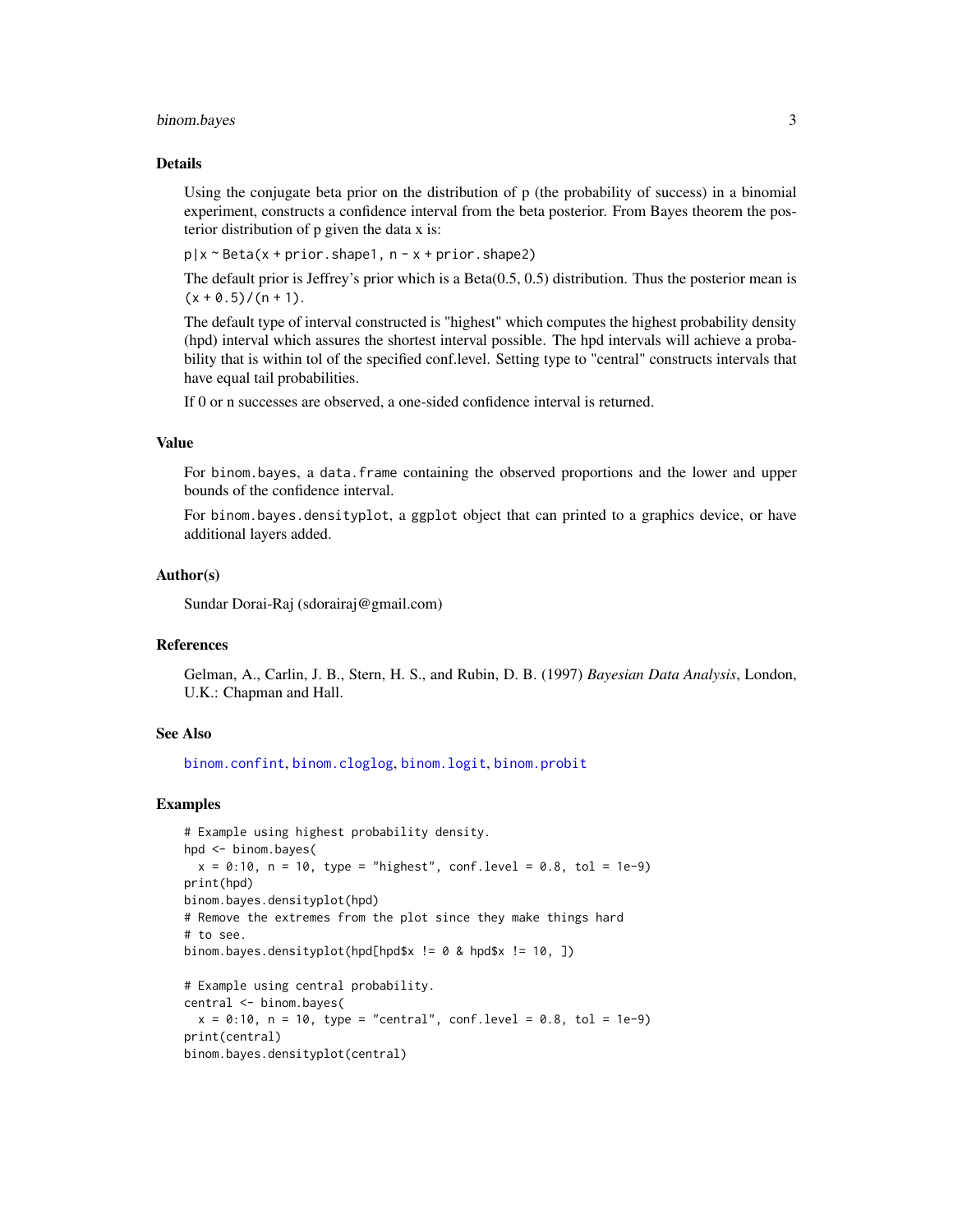```
# Remove the extremes from the plot since they make things hard
# to see.
binom.bayes.densityplot(central[central$x != 0 & central$x != 10, ])
```
<span id="page-3-1"></span>binom.cloglog *Binomial confidence intervals using the cloglog parameterization*

#### Description

Uses the complementary log (cloglog) parameterization on the observed proportion to construct confidence intervals.

# Usage

```
binom.cloglog(x, n, conf.level = 0.95, ...)
```
# Arguments

| X          | Vector of number of successes in the binomial experiment.          |
|------------|--------------------------------------------------------------------|
| n          | Vector of number of independent trials in the binomial experiment. |
| conf.level | The level of confidence to be used in the confidence interval.     |
|            | ignored                                                            |

#### Details

For derivations see *doc/binom.pdf*.

# Value

A data.frame containing the observed proportions and the lower and upper bounds of the confidence interval.

# Author(s)

Sundar Dorai-Raj (sdorairaj@gmail.com)

# See Also

[binom.confint](#page-4-1), [binom.bayes](#page-1-1), [binom.logit](#page-8-1), [binom.probit](#page-14-1), [binom.coverage](#page-5-1)

# Examples

binom.cloglog( $x = 0:10$ ,  $n = 10$ )

<span id="page-3-0"></span>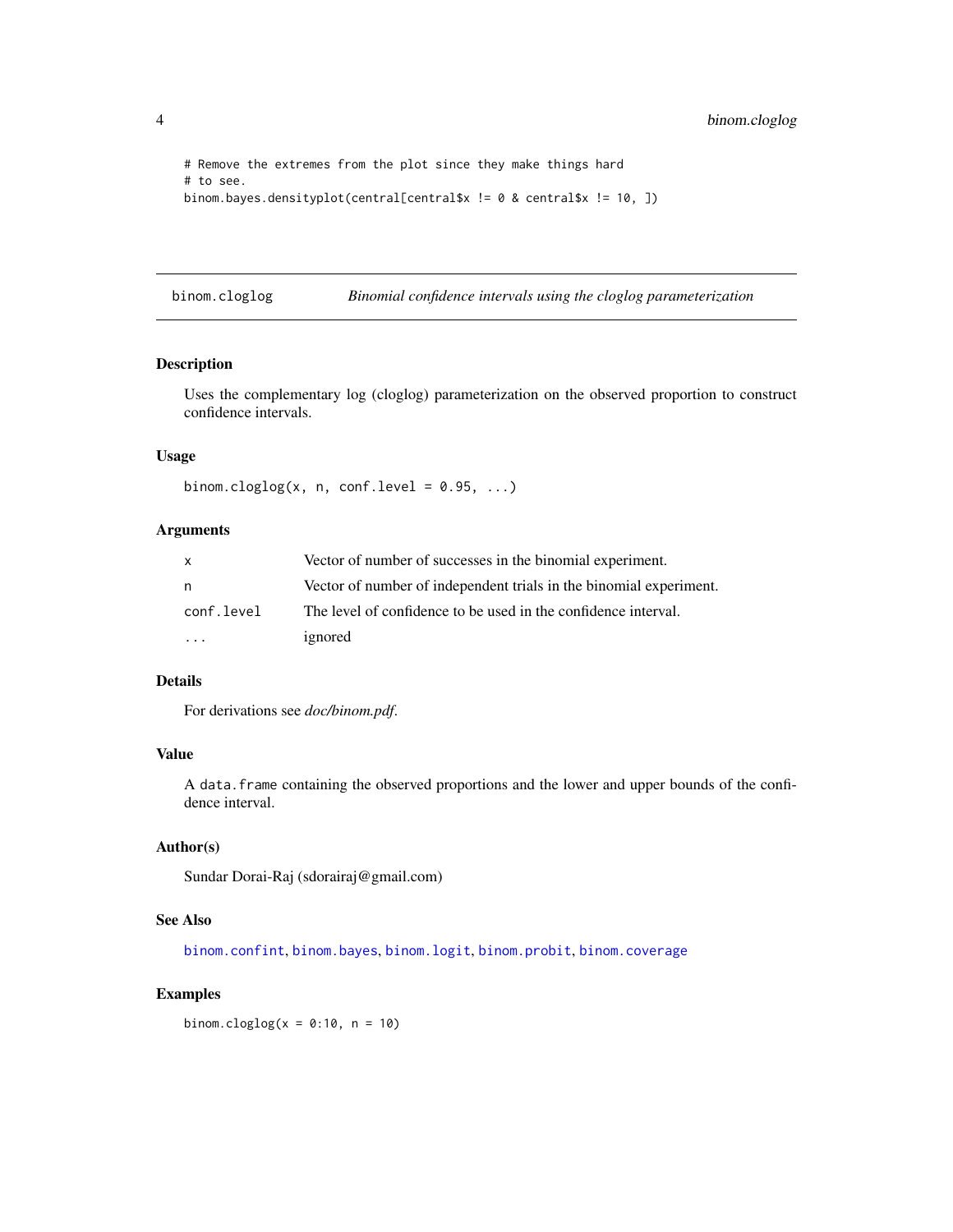<span id="page-4-1"></span><span id="page-4-0"></span>

Uses eight different methods to obtain a confidence interval on the binomial probability.

# Usage

```
binom.confint(x, n, conf.level = 0.95, methods = "all", ...)
```
#### Arguments

| $\mathsf{x}$ | Vector of number of successes in the binomial experiment.                                                                                                                                             |
|--------------|-------------------------------------------------------------------------------------------------------------------------------------------------------------------------------------------------------|
| n.           | Vector of number of independent trials in the binomial experiment.                                                                                                                                    |
| conf.level   | The level of confidence to be used in the confidence interval.                                                                                                                                        |
| methods      | Which method to use to construct the interval. Any combination of $c$ ("exact",<br>"ac", "asymptotic", "wilson", "prop.test", "bayes", "logit", "cloglog",<br>"probit") is allowed. Default is "all". |
| $\cdots$     | Additional arguments to be passed to binom. bayes.                                                                                                                                                    |

#### Details

Nine methods are allowed for constructing the confidence interval(s):

- exact Pearson-Klopper method. See also [binom.test](#page-0-0).
- asymptotic the text-book definition for confidence limits on a single proportion using the Central Limit Theorem.
- agresti-coull Agresti-Coull method. For a 95% confidence interval, this method does not use the concept of "adding 2 successes and 2 failures," but rather uses the formulas explicitly described in the following link: http://en.wikipedia.org/wiki/Binomial\_proportion\_confidence\_interval#Agresti-Coull\_Interval.
- wilson Wilson method.
- prop.test equivalent to prop.test( $x = x$ ,  $n = n$ , conf.level = conf.level)\$conf.int.
- bayes see [binom.bayes](#page-1-1).
- logit see [binom.logit](#page-8-1).
- cloglog see [binom.cloglog](#page-3-1).
- probit see [binom.probit](#page-14-1).
- profile see [binom.profile](#page-15-1).

By default all eight are estimated for each value of x and/or n. For the "logit", "cloglog", "probit", and "profile" methods, the cases where  $x == 0$  or  $x == n$  are treated separately. Specifically, the lower bound is replaced by (alpha/2)<sup>^</sup>n and the upper bound is replaced by (1-alpha/2)<sup>^</sup>n.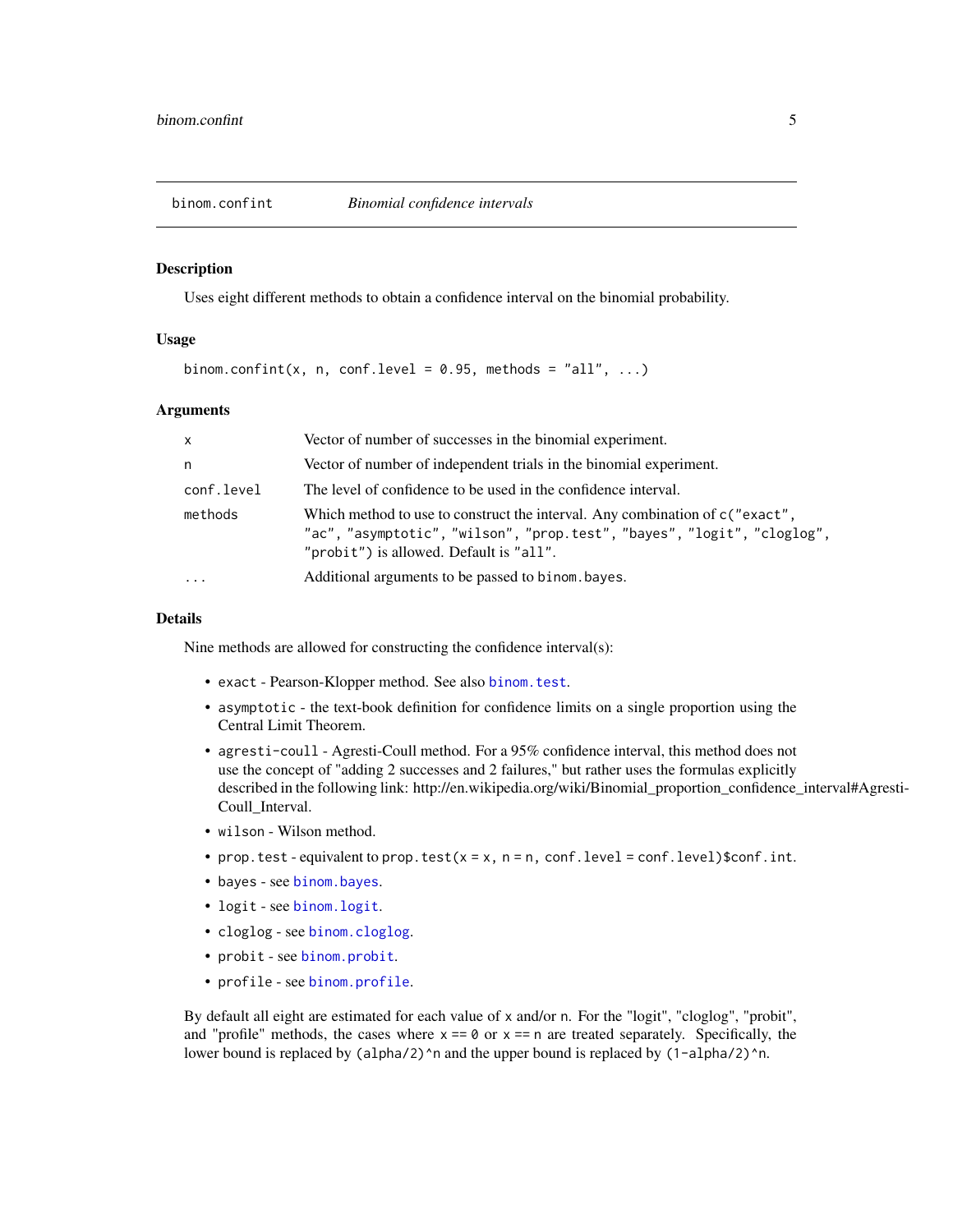# <span id="page-5-0"></span>Value

A data.frame containing the observed proportions and the lower and upper bounds of the confidence interval for all the methods in "methods".

# Author(s)

Sundar Dorai-Raj (sdorairaj@gmail.com)

#### References

A. Agresti and B.A. Coull (1998), Approximate is better than "exact" for interval estimation of binomial proportions, *American Statistician*, 52:119-126.

R.G. Newcombe, Logit confidence intervals and the inverse sinh transformation (2001), *American Statistician*, 55:200-202.

L.D. Brown, T.T. Cai and A. DasGupta (2001), Interval estimation for a binomial proportion (with discussion), *Statistical Science*, 16:101-133.

Gelman, A., Carlin, J. B., Stern, H. S., and Rubin, D. B. (1997) *Bayesian Data Analysis*, London, U.K.: Chapman and Hall.

# See Also

[binom.bayes](#page-1-1), [binom.logit](#page-8-1), [binom.probit](#page-14-1), [binom.cloglog](#page-3-1), [binom.coverage](#page-5-1), [prop.test](#page-0-0), [binom.test](#page-0-0) for comparison to method "exact"

#### Examples

binom.confint(x =  $c(2, 4)$ , n = 100, tol = 1e-8)

<span id="page-5-1"></span>binom.coverage *Probability coverage for binomial confidence intervals*

#### Description

Determines the probability coverage for a binomial confidence interval.

# Usage

```
binom.coverage(p, n, conf.level = 0.95, method = "all", ...)
```
#### Arguments

| p          | The (true) probability of success in a binomial experiment.        |
|------------|--------------------------------------------------------------------|
| n          | Vector of number of independent trials in the binomial experiment. |
| conf.level | The level of confidence to be used in the confidence interval.     |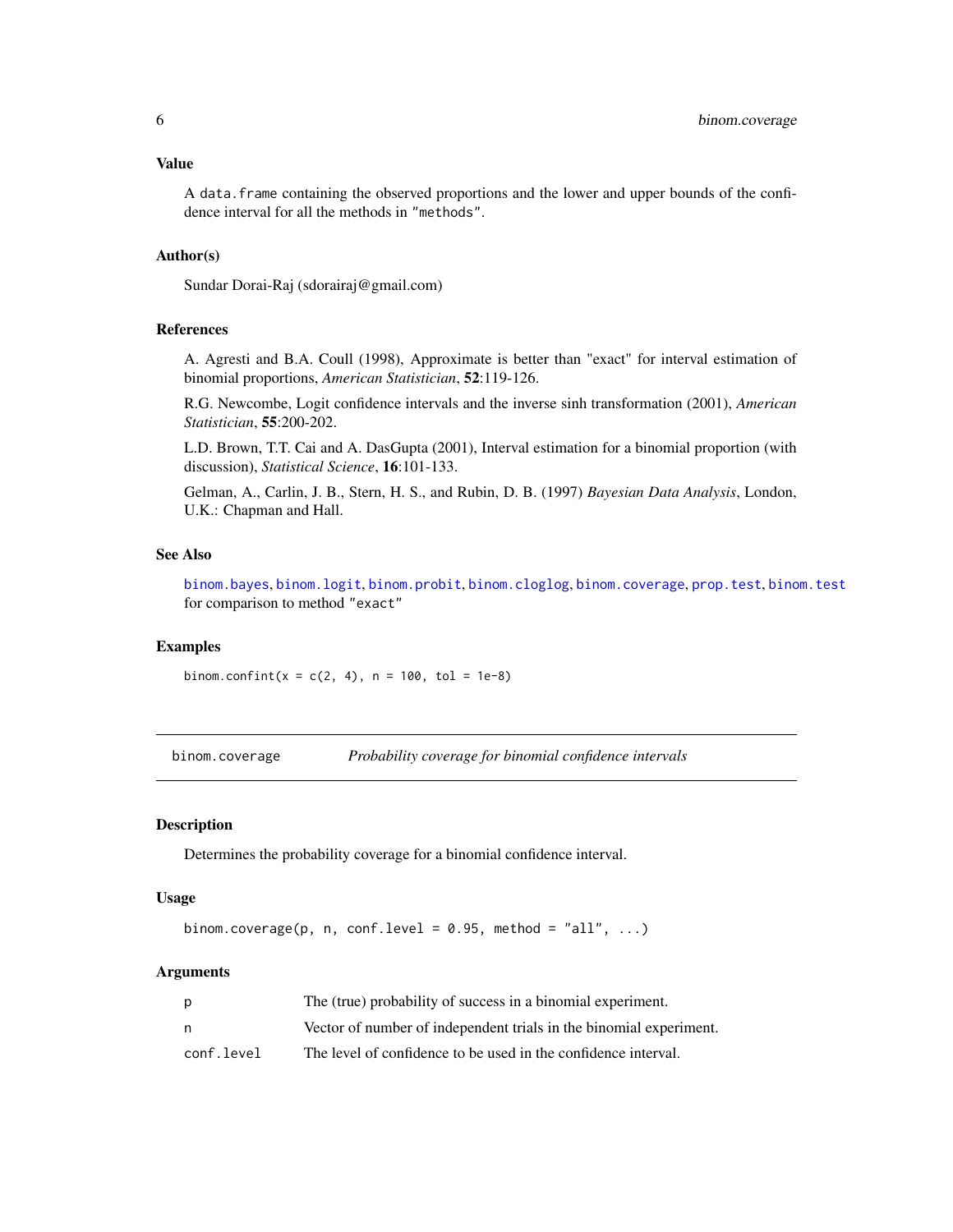# <span id="page-6-0"></span>binom.coverage 7

| method  | Either a character string to be passed to binom, confint or a function that com- |
|---------|----------------------------------------------------------------------------------|
|         | putes the upper and lower confidence bound for a binomial proportion. If a func- |
|         | tion is supplied, the first three arguments must be the same as binom.confint    |
|         | and the return value of the function must be a data. Frame with column headers   |
|         | "method", "lower", and "upper". See binom.confint for available methods.         |
|         | Default is "all".                                                                |
| $\cdot$ | Additional parameters to be passed to binom.confint. Only used when method       |
|         | is either "bayes" or "profile"                                                   |

#### Details

Derivations are based on the results given in the references. Methods whose coverage probabilities are consistently closer to 0.95 are more desireable. Thus, Wilson's, logit, and cloglog appear to be good for this sample size, while Jeffreys, asymptotic, and prop.test are poor. Jeffreys is a variation of Bayes using prior shape parameters of 0.5 and having equal probabilities in the tail. The Jeffreys' equal-tailed interval was created using binom.bayes using (0.5,0.5) as the prior shape parameters and type = "central".

#### Value

A data. frame containing the "method" used, "n", "p", and the coverage probability,  $C(p, n)$ .

#### Author(s)

Sundar Dorai-Raj (sdorairaj@gmail.com)

# References

L.D. Brown, T.T. Cai and A. DasGupta (2001), Interval estimation for a binomial proportion (with discussion), *Statistical Science*, 16:101-133.

L.D. Brown, T.T. Cai and A. DasGupta (2002), Confidence Intervals for a Binomial Proportion and Asymptotic Expansions, *Annals of Statistics*, 30:160-201.

#### See Also

[binom.confint](#page-4-1), [binom.length](#page-7-1)

### Examples

binom.coverage( $p = 0.5$ ,  $n = 50$ )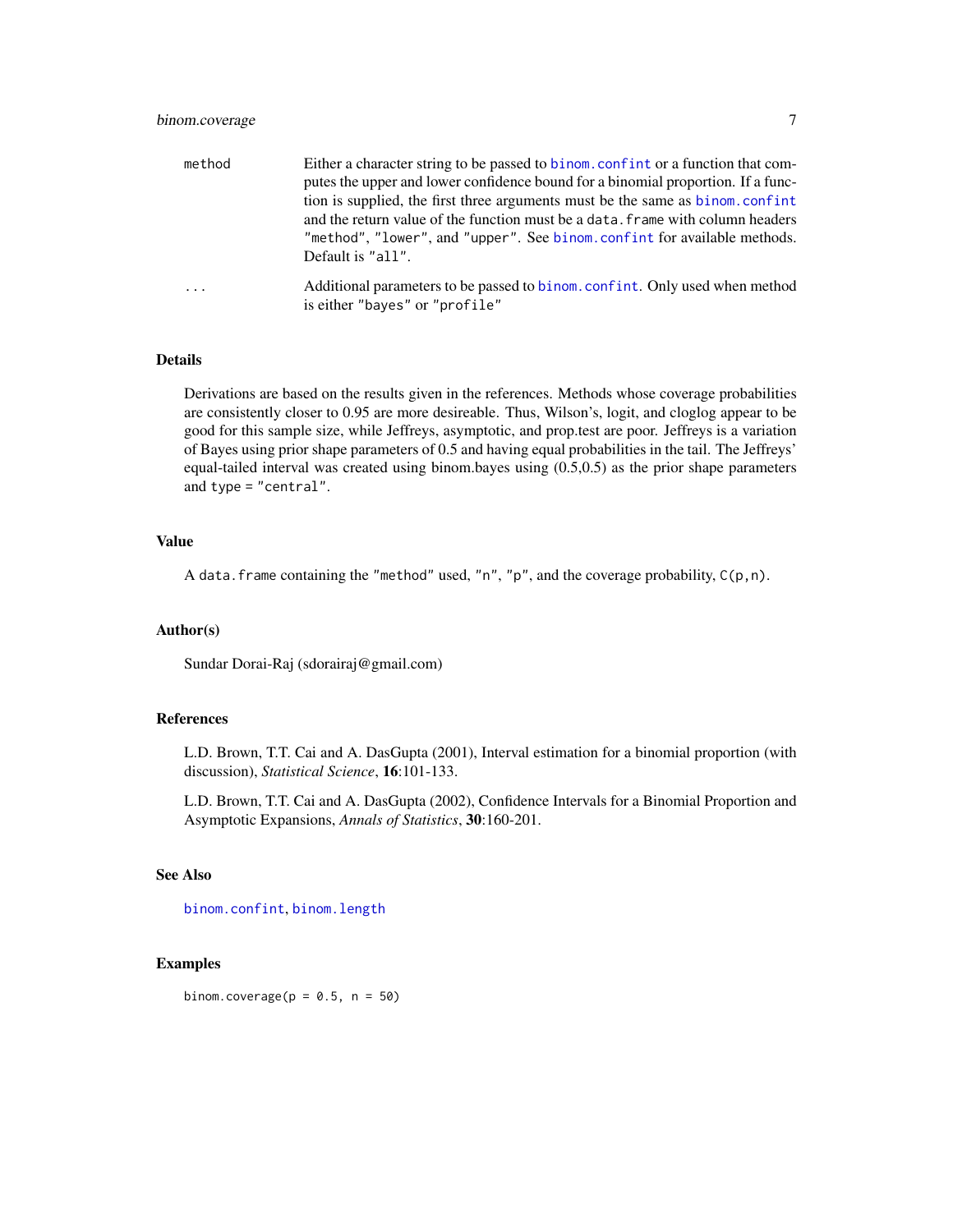<span id="page-7-1"></span><span id="page-7-0"></span>

Determines the expected length for a binomial confidence interval.

#### Usage

```
binom.length(p, n, conf.level = 0.95, method = "all", ...)
```
#### Arguments

| p          | The (true) probability of success in a binomial experiment.                                                                                                                                                                                                                                                                                                                                                                             |
|------------|-----------------------------------------------------------------------------------------------------------------------------------------------------------------------------------------------------------------------------------------------------------------------------------------------------------------------------------------------------------------------------------------------------------------------------------------|
| n          | Vector of number of independent trials in the binomial experiment.                                                                                                                                                                                                                                                                                                                                                                      |
| conf.level | The level of confidence to be used in the confidence interval.                                                                                                                                                                                                                                                                                                                                                                          |
| method     | Either a character string to be passed to binom. confint or a function that com-<br>putes the upper and lower confidence bound for a binomial proportion. If a func-<br>tion is supplied, the first three arguments must be the same as binom.confint<br>and the return value of the function must be a data. Frame with column headers<br>"method", "lower" and "upper". See binom.confint for available methods.<br>Default is "all". |
| $\cdot$    | Additional parameters to be passed to binom. confint. Only used when method<br>is either "bayes" or "profile"                                                                                                                                                                                                                                                                                                                           |

# Details

Derivations are based on the results given in the references. Methods whose length probabilities are consistently closer to 0.95 are more desireable. Thus, Wilson's, logit, and cloglog appear to be good for this sample size, while Jeffreys, asymptotic, and prop.test are poor. Jeffreys is a variation of Bayes using prior shape parameters of 0.5 and having equal probabilities in the tail. The Jeffreys' equal-tailed interval was created using binom.bayes using (0.5,0.5) as the prior shape parameters and type = "central".

#### Value

A data. frame containing the "method" used, "n", "p", and the average length,  $L(p, n)$ .

#### Author(s)

Sundar Dorai-Raj (sdorairaj@gmail.com)

# References

L.D. Brown, T.T. Cai and A. DasGupta (2001), Interval estimation for a binomial proportion (with discussion), *Statistical Science*, 16:101-133.

L.D. Brown, T.T. Cai and A. DasGupta (2002), Confidence Intervals for a Binomial Proportion and Asymptotic Expansions, *Annals of Statistics*, 30:160-201.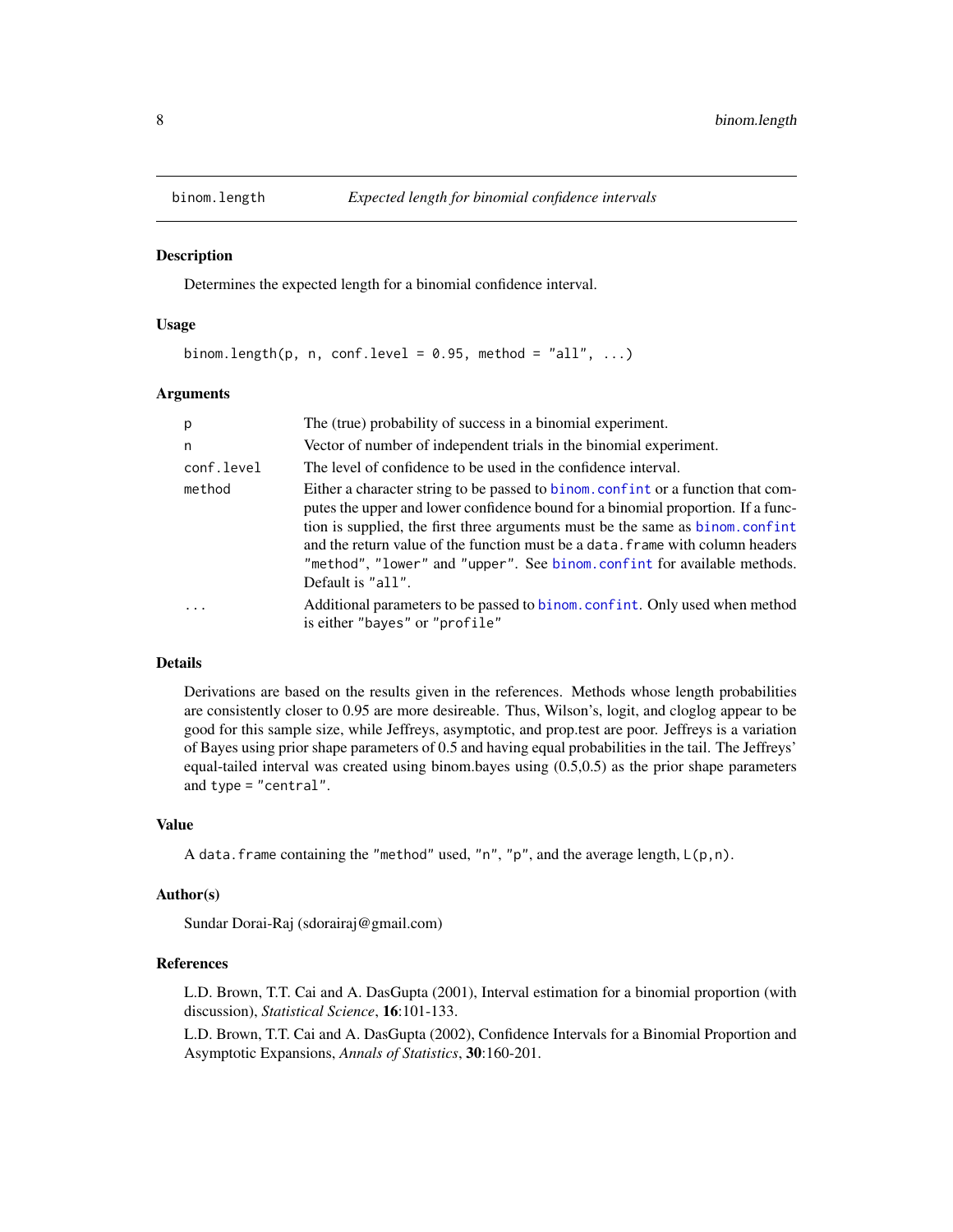# <span id="page-8-0"></span>binom.logit 9

# See Also

[binom.confint](#page-4-1), [binom.coverage](#page-5-1)

# Examples

binom.length( $p = 0.5$ ,  $n = 50$ )

<span id="page-8-1"></span>binom.logit *Binomial confidence intervals using the logit parameterization*

#### Description

Uses the logistic (logit) parameterization on the observed proportion to construct confidence intervals.

# Usage

binom.logit(x, n, conf.level =  $0.95$ , ...)

# Arguments

| X          | Vector of number of successes in the binomial experiment.          |
|------------|--------------------------------------------------------------------|
| n          | Vector of number of independent trials in the binomial experiment. |
| conf.level | The level of confidence to be used in the confidence interval.     |
| $\cdots$   | ignored                                                            |

# Details

For derivations see *doc/binom.pdf*.

#### Value

A data.frame containing the observed proportions and the lower and upper bounds of the confidence interval.

# Author(s)

Sundar Dorai-Raj (sdorairaj@gmail.com)

# See Also

[binom.confint](#page-4-1), [binom.bayes](#page-1-1), [binom.logit](#page-8-1), [binom.probit](#page-14-1), [binom.coverage](#page-5-1)

# Examples

binom.logit( $x = 0:10$ ,  $n = 10$ )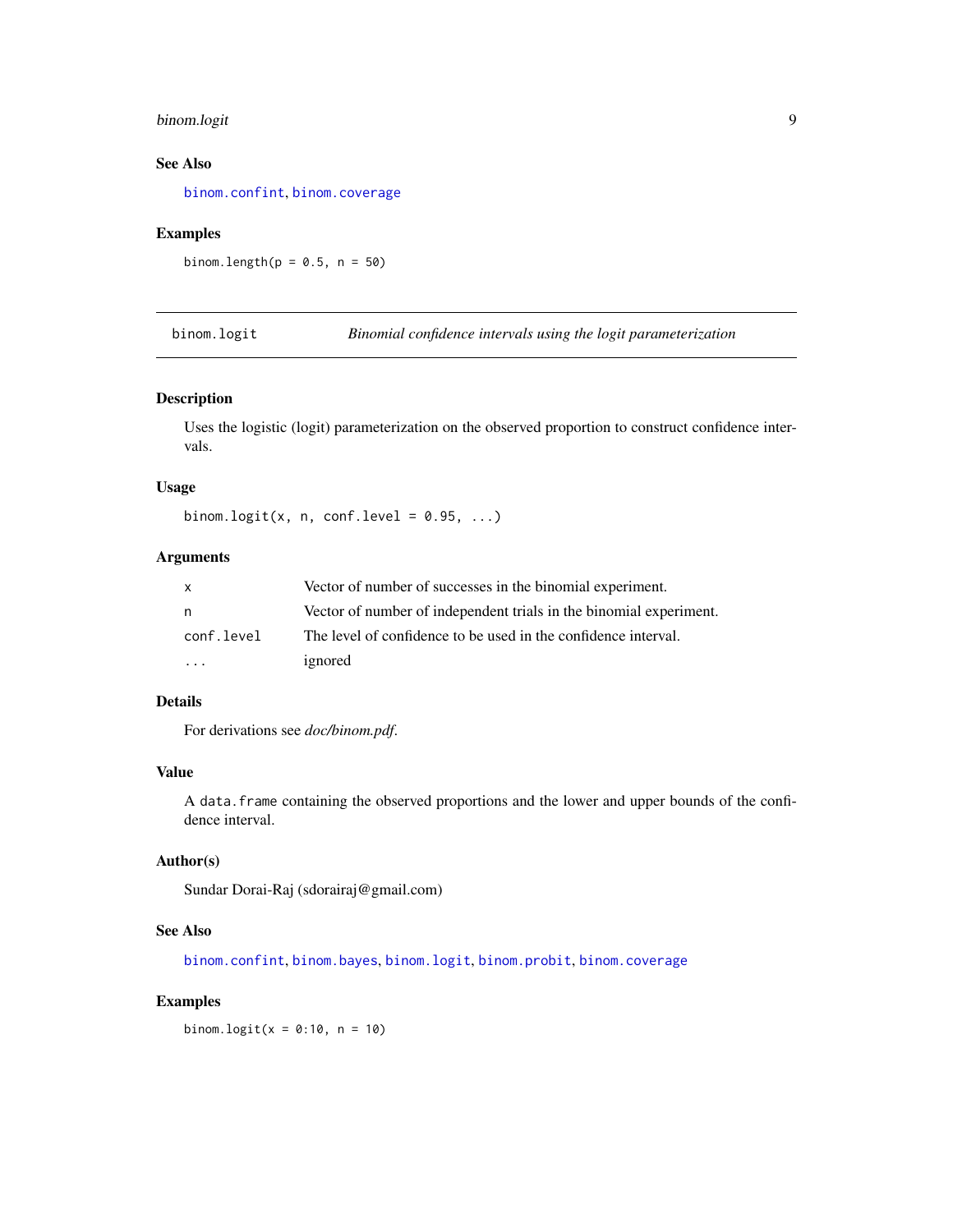<span id="page-9-0"></span>

Uses the lrt likelihood on the observed proportion to construct confidence intervals.

# Usage

```
binom.lrt(x, n, conf.level = 0.95, bayes = FALSE, conf.adj = FALSE, plot
= FALSE, \ldots)
```
#### **Arguments**

| $\mathsf{x}$ | Vector of number of successes in the binomial experiment.                                                                                                                                                                  |
|--------------|----------------------------------------------------------------------------------------------------------------------------------------------------------------------------------------------------------------------------|
| n            | Vector of number of independent trials in the binomial experiment.                                                                                                                                                         |
| conf.level   | The level of confidence to be used in the confidence interval.                                                                                                                                                             |
| bayes        | logical; if TRUE use a Bayesian correction at the edges. Specfically, a beta prior<br>with shape parameters 0.5 is used. If bayes is numeric, it is assumed to be the<br>parameters to beta distribution.                  |
| conf.adj     | logical; if TRUE 0 or 100% successes return a one-sided confidence interval                                                                                                                                                |
| plot         | logical; if TRUE a plot showing the the square root of the binomial deviance with<br>reference lines for mean, lower, and upper bounds. This argument can also be a<br>list of plotting parameters to be passed to xyplot. |
| $\cdots$     | ignored                                                                                                                                                                                                                    |

#### Details

Confidence intervals are based on profiling the binomial deviance in the neighbourhood of the MLE. If  $x == 0$  or  $x == n$  and bayes is TRUE, then a Bayesian adjustment is made to move the log-likelihood function away from Inf. Specifically, these values are replaced by  $(x + 0.5)/(n + 1)$ , which is the posterier mode of  $f(p|x)$  using Jeffrey's prior on p. Furthermore, if conf.adj is TRUE, then the upper (or lower) bound uses a 1 - alpha confidence level. Typically, the observed mean will not be inside the estimated confidence interval. If bayes is FALSE, then the Clopper-Pearson exact method is used on the endpoints. This tends to make confidence intervals at the end too conservative, though the observed mean is guaranteed to be within the estimated confidence limits.

# Value

A data.frame containing the observed proportions and the lower and upper bounds of the confidence interval.

#### Author(s)

Sundar Dorai-Raj (sdorairaj@gmail.com)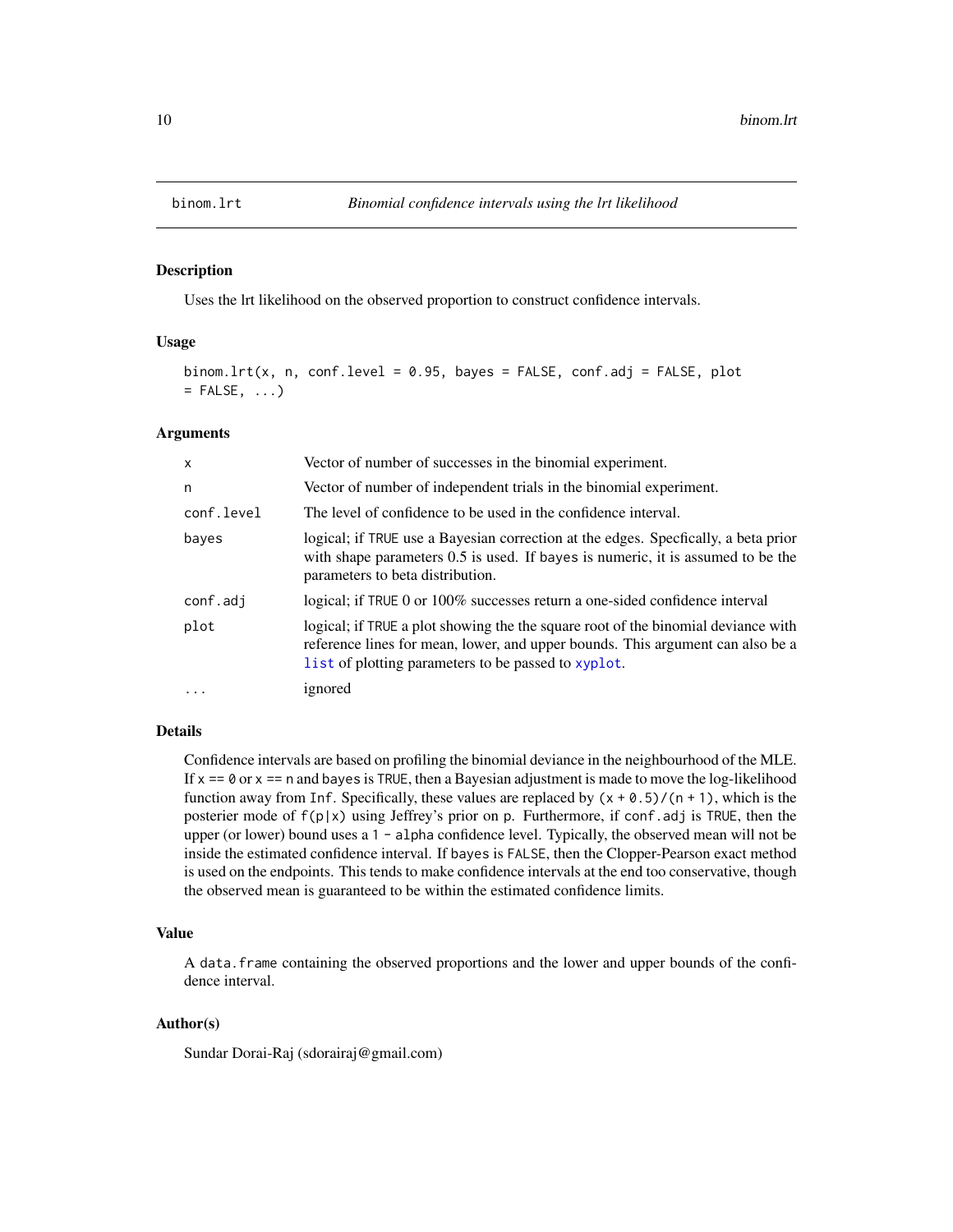# <span id="page-10-0"></span>binom.optim 11

# See Also

[binom.confint](#page-4-1), [binom.bayes](#page-1-1), [binom.cloglog](#page-3-1), [binom.logit](#page-8-1), [binom.probit](#page-14-1), [binom.coverage](#page-5-1), [confint](#page-0-0) in package MASS, [family](#page-0-0), [glm](#page-0-0)

# Examples

binom.lrt( $x = 0:10$ ,  $n = 10$ )

# <span id="page-10-1"></span>binom.optim *Optimal binomial confidence intervals*

#### Description

Uses optimization to minimize the integrated mean squared error between the calculated coverage and the desired confidence level for a given binomial confidence interval.

### Usage

```
binom.optim(n, conf.level = 0.95, method = binom.lrt,
            k = n\%/2 + 1, p0 = 0, transform = TRUE,
            plot = FALSE, tol = .Machine$double.eps^0.5,
            start = NULL, ...)
```
# Arguments

| n          | The number of independent trials in the binomial experiment.                                                                 |
|------------|------------------------------------------------------------------------------------------------------------------------------|
| conf.level | The level of confidence to be used in the confidence interval.                                                               |
| method     | The method used to estimate the confidence interval.                                                                         |
| k          | See Details.                                                                                                                 |
| p0         | The minimum probability of success to allow in the optimization. See Details.                                                |
| transform  | logical; If TRUE the optimizer will do an unconstrained optimization on the sign-<br>ficance probability in the logit space. |
| plot       | logical; If TRUE the results are sent to binom. plot.                                                                        |
| tol        | The minimum significance level to allow in the optimization. See Details.                                                    |
| start      | A starting value on the optimal confidence level.                                                                            |
| $\cdots$   | Additional arguments to pass to optim.                                                                                       |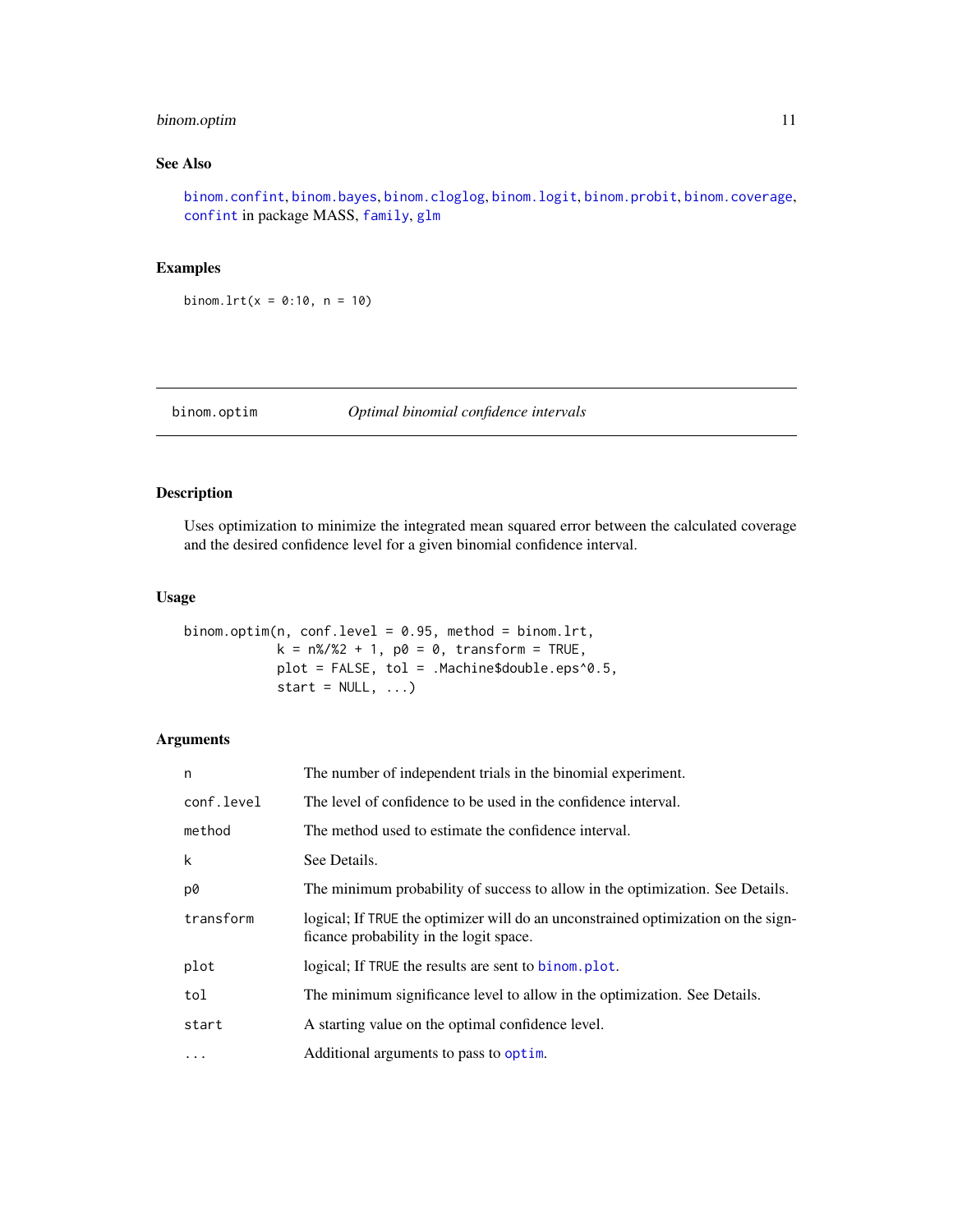# <span id="page-11-0"></span>Details

This function minimizes the squared error between the expected coverage probability and the desired confidence level.

$$
\alpha_{opt} = \arg\min_{\alpha} \int_0^1 [C(p, n) - (1 - \alpha)^2 dp
$$

The optimizer will adjust confidence intervals for all  $x = 0$  to n depending on the value of k provided. If k is one, only the confidence levels for  $x = \emptyset$  and n are adjusted. If  $k = \lfloor n/2 \rfloor$  then all confidence intervals are adjusted. This assumes the confidence intervals are the same length for  $x = x[k]$  and  $x[n - k + 1]$ , which is the case for all methods provided in this package except [binom.cloglog](#page-3-1).

#### Value

A list with the following elements:

| par         | Final confidence levels. The length of this vector is k.                               |
|-------------|----------------------------------------------------------------------------------------|
| value       | The final minimized value from optim.                                                  |
| counts      | The number of function and gradient calls from optim.                                  |
| convergence | Convergence code from optim.                                                           |
| message     | Any message returned by the L-BFGS-B or BFGS optimizer.                                |
| confint     | A data. frame returned from a call to method using the optimized confidence<br>levels. |

#### Author(s)

Sundar Dorai-Raj (sdorairaj@gmail.com)

#### See Also

[binom.confint](#page-4-1), [binom.plot](#page-12-1), [binom.coverage](#page-5-1), [optim](#page-0-0)

# Examples

binom.optim(10,  $k = 1$ ) ## determine optimal significance for  $x = 0$ , 10 only binom.optim(3, method = binom.wilson) ## determine optimal significance for all x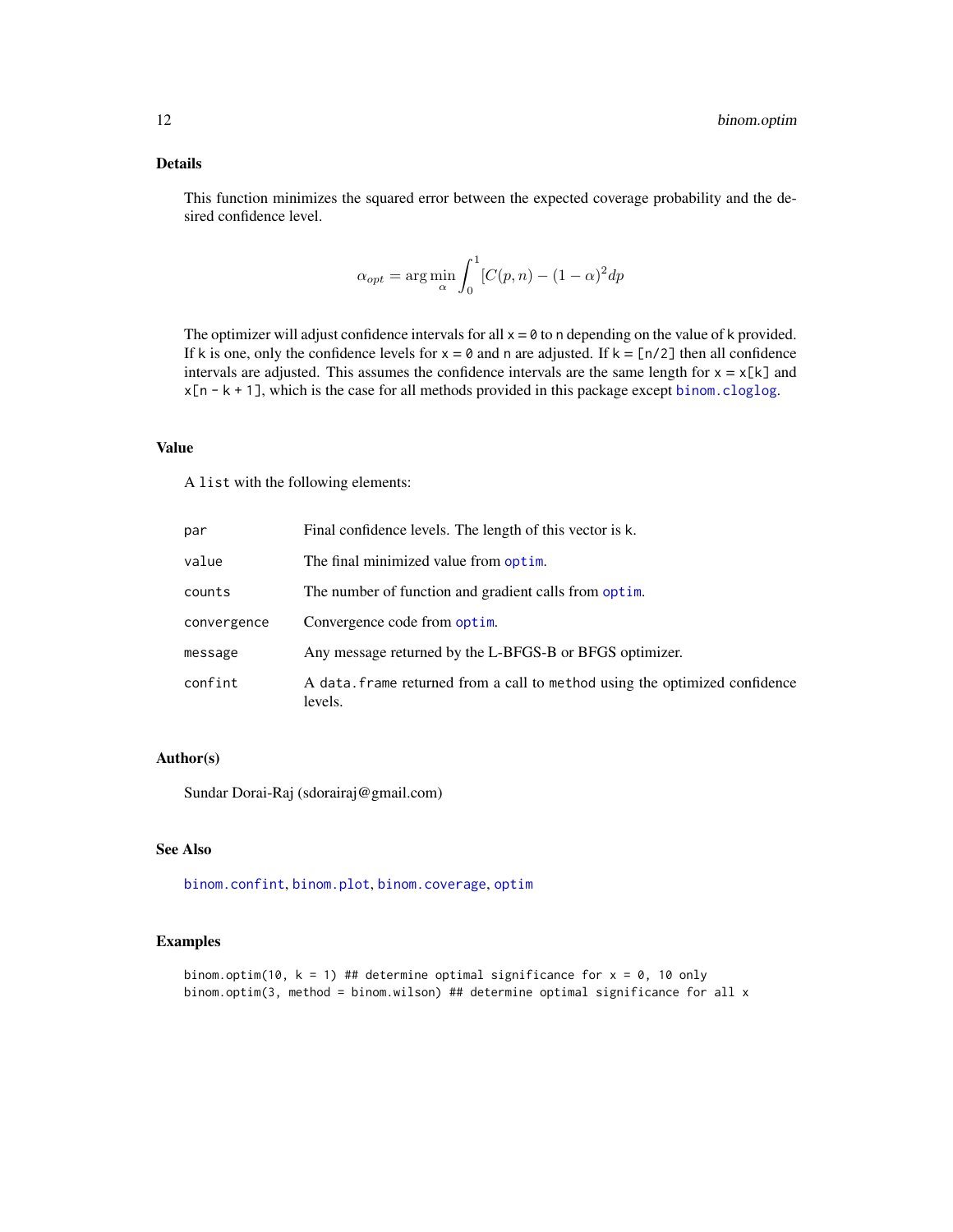<span id="page-12-1"></span><span id="page-12-0"></span>

Constructs coverage plots for binomial confidence intervals.

### Usage

```
binom.plot(n, method = binom.lrt, np = 500,
           conf. level = 0.95, actual = conf. level,
           type = c("xyplot", "levelplot"),
           tol = .Machine$double.eps^0.5, ...)
```
# Arguments

| n          | The number of independent trials in the binomial experiment.                 |
|------------|------------------------------------------------------------------------------|
| conf.level | The level of confidence to be used in the confidence interval.               |
| np         | Number of points to use in the plot.                                         |
| method     | The method used to estimate the confidence interval.                         |
| actual     | The actual confidence interval used in the confidence interval. See Details. |
| type       | See Details.                                                                 |
| tol        | The minimum probability of success to use in the plot.                       |
| $\cdot$    | Additional arguments to pass to panel. xyplot or panel. levelplot.           |
|            |                                                                              |

# Details

If type is "xyplot", a line plot is created with coverage on the y-axis and binomial probability on the x-axis. A separate panel for every n is provided. If actual is provided then a horizontal reference line is added to the plot. This is only useful when actual is different from conf.level, as is the case when calling [binom.optim](#page-10-1).

If type is "levelplot", a image plot is created with  $x = 0$  to n on the vertical axis and binomial probability on the horizontal axis. Each row in the plot will be the confidence level for a given x. The color of the confidence interval is determined by the coverage probability. The argument n must only be of length one. If not, only the first n will be used and a warning is issued.

In either plot type, the number of points at which the coverage probability is determined is specified by np. Increasing np gives a finer granularity but performance will suffer.

# Value

An object of class trellis.

#### Author(s)

Sundar Dorai-Raj (sdorairaj@gmail.com)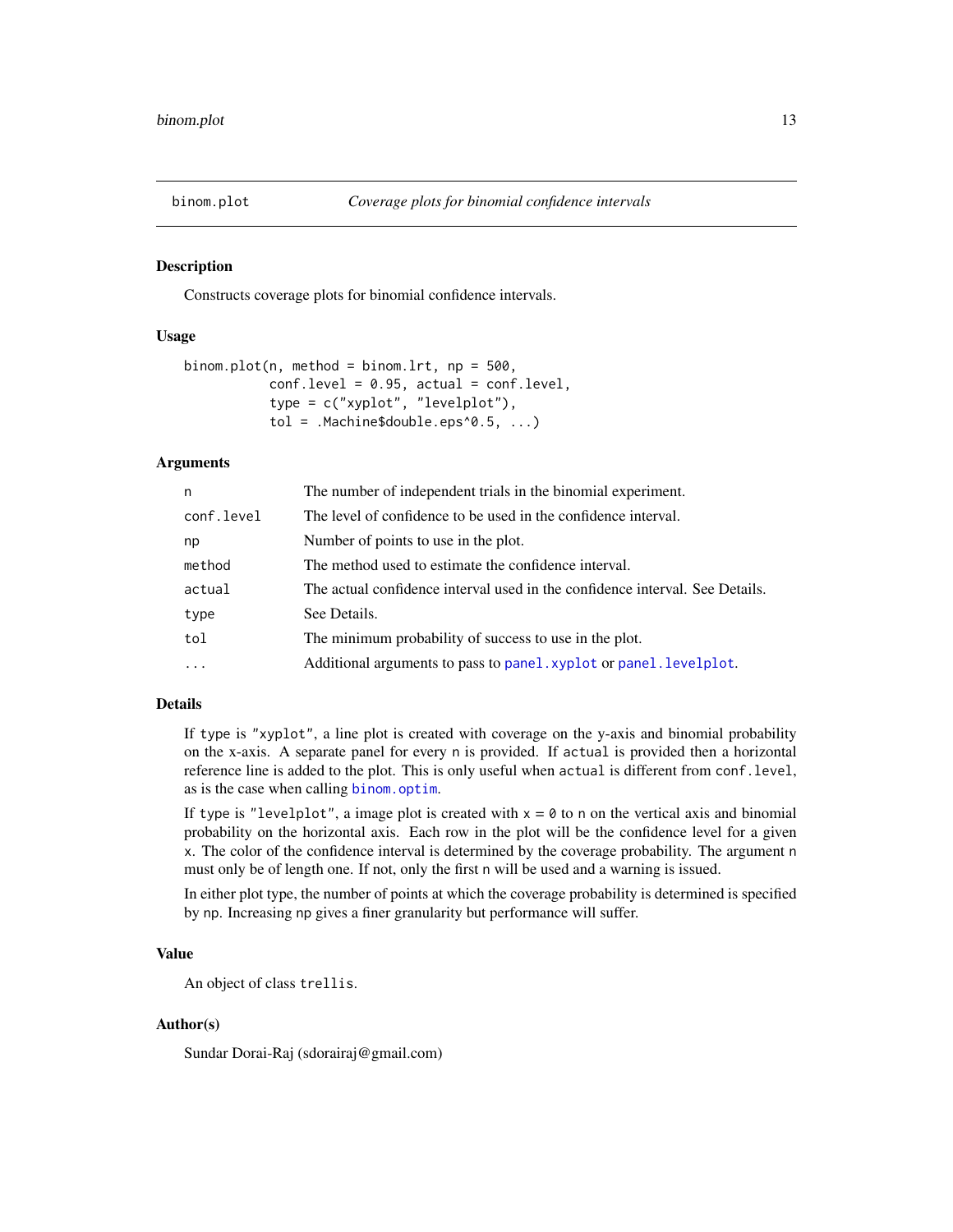# See Also

[binom.confint](#page-4-1), [binom.optim](#page-10-1), [xyplot](#page-0-0), [levelplot](#page-0-0)

#### Examples

```
binom.plot(5, type = "levelplot")
binom.plot(c(3, 5, 10, 25), type = "xyplot")
```
<span id="page-13-1"></span>binom.power *Power curves for binomial parameterizations*

# Description

Uses Wald statistics to compute power curves for several parameterizations.

#### Usage

```
binom.power(p.alt,
            n = 100.
            p = 0.5,
            alpha = 0.05,
            phi = 1,
            alternative = c("two.sided", "greater", "less"),
            method = c("cloglog", "logit", "probit", "asymp", "lrt", "exact"))
```
#### Arguments

| p.alt       | A vector of success probabilities under the alternative hypothesis.                     |
|-------------|-----------------------------------------------------------------------------------------|
| n           | A vector representing the number of independent trials in the binomial experi-<br>ment. |
| p           | A vector of success probabilities under the null hypothesis.                            |
| alpha       | A vector of type-I error rates.                                                         |
| phi         | A vector determining the overdispersion parameter for each binomial experi-<br>ment.    |
| alternative | Type of alternative hypothesis.                                                         |
| method      | The method used to compute power.                                                       |

# Details

For derivations see *doc/binom.pdf*. p.alt, n, p, alpha, and phi can all be vectors. The length of each argument will be expanded to the longest length. The function assumes the lengths are equal or can be wrapped for multiple values.

## Value

The estimated probability of detecting the difference between p.alt and p.

<span id="page-13-0"></span>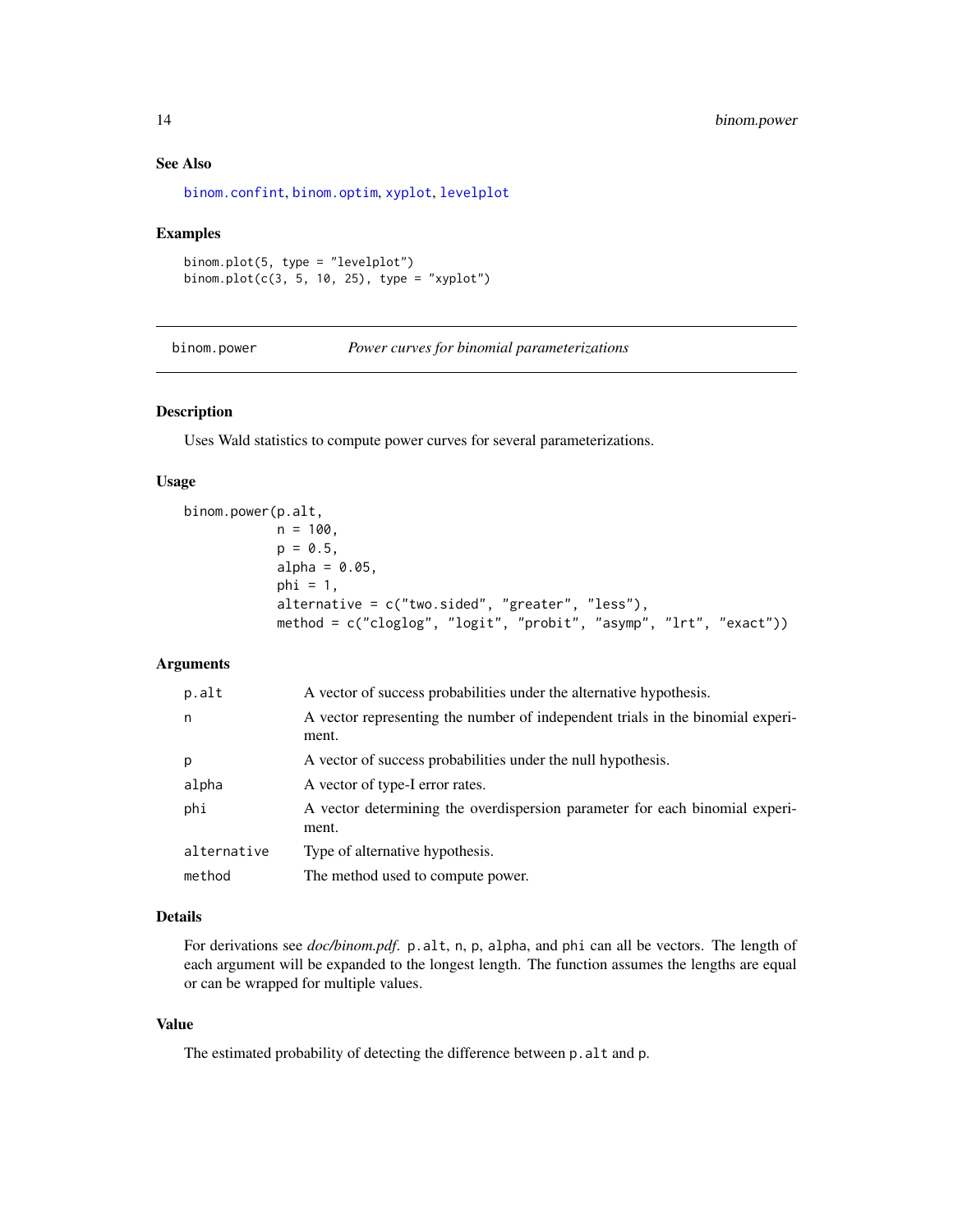# <span id="page-14-0"></span>binom.probit 15

#### Author(s)

Sundar Dorai-Raj (sdorairaj@gmail.com)

#### See Also

[binom.confint](#page-4-1), [binom.bayes](#page-1-1), [binom.logit](#page-8-1), [binom.probit](#page-14-1), [binom.coverage](#page-5-1)

# Examples

```
binom.power(0.95, alternative = "greater")
```
<span id="page-14-1"></span>binom.probit *Binomial confidence intervals using the probit parameterization*

# Description

Uses the probit parameterization on the observed proportion to construct confidence intervals.

## Usage

binom.probit(x, n, conf.level =  $0.95, ...$ )

# Arguments

| X          | Vector of number of successes in the binomial experiment.          |
|------------|--------------------------------------------------------------------|
| n          | Vector of number of independent trials in the binomial experiment. |
| conf.level | The level of confidence to be used in the confidence interval.     |
| .          | ignored                                                            |

# Details

For derivations see *doc/binom.pdf*.

#### Value

A data.frame containing the observed proportions and the lower and upper bounds of the confidence interval.

# Author(s)

Sundar Dorai-Raj (sdorairaj@gmail.com)

#### See Also

[binom.confint](#page-4-1), [binom.bayes](#page-1-1), [binom.probit](#page-14-1), [binom.logit](#page-8-1), [binom.coverage](#page-5-1)

#### Examples

binom.probit( $x = 0:10$ ,  $n = 10$ )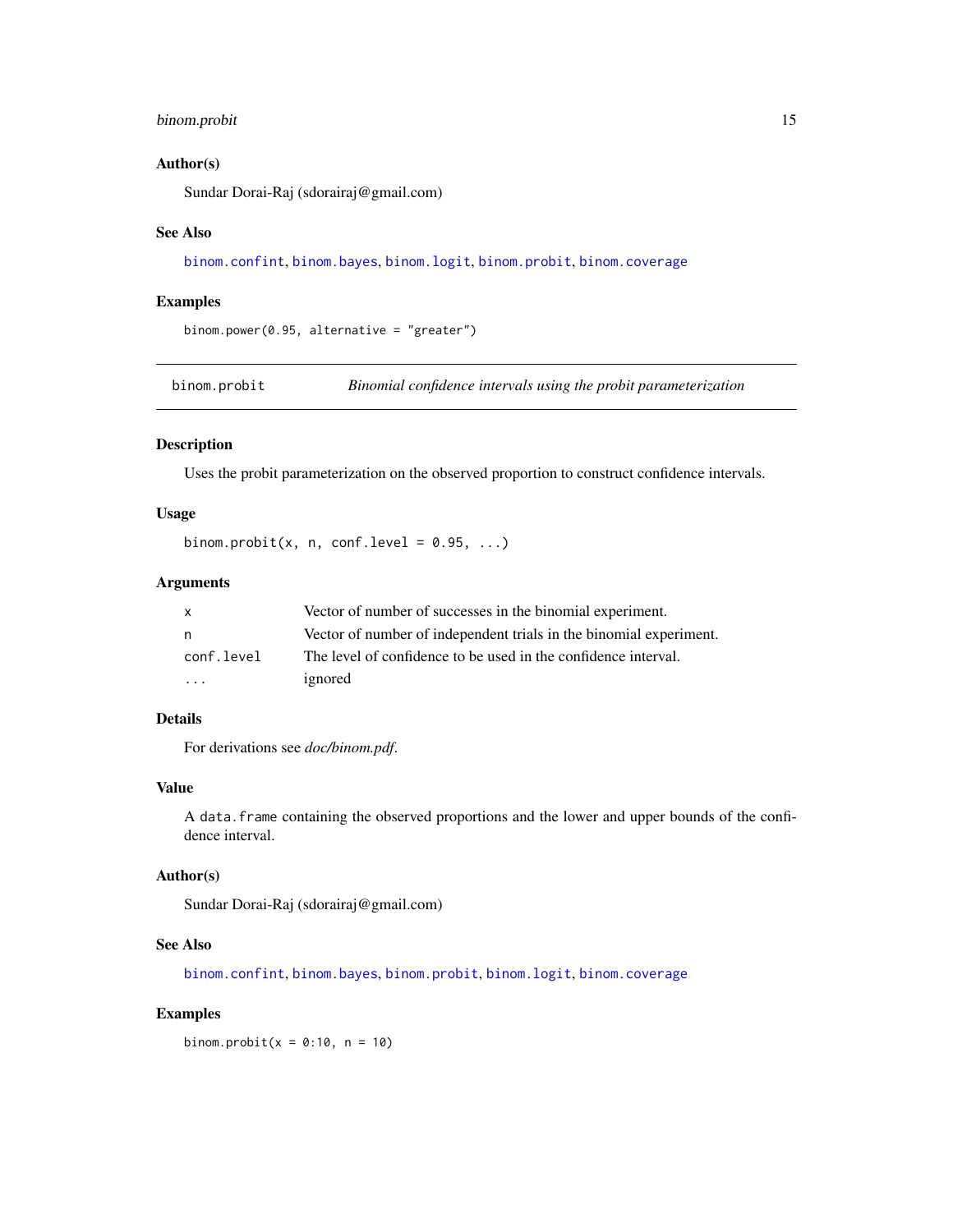<span id="page-15-1"></span><span id="page-15-0"></span>

Uses the profile likelihood on the observed proportion to construct confidence intervals.

#### Usage

```
binom.profile(x, n, conf.level = 0.95, maxsteps = 50,
              del = zmax/5, bayes = TRUE, plot = FALSE, \ldots)
```
#### Arguments

| $\mathsf{x}$ | Vector of number of successes in the binomial experiment.          |
|--------------|--------------------------------------------------------------------|
| n            | Vector of number of independent trials in the binomial experiment. |
| conf.level   | The level of confidence to be used in the confidence interval.     |
| maxsteps     | The maximum number of steps to take in the profiles.               |
| del          | The size of the step to take                                       |
| bayes        | logical; if TRUE use a Bayesian correction at the edges.           |
| plot         | logical; if TRUE plot the profile with a spline fit.               |
| .            | ignored                                                            |

#### Details

Confidence intervals are based on profiling the binomial deviance in the neighbourhood of the MLE. If  $x == 0$  or  $x == n$  and bayes is TRUE, then a Bayesian adjustment is made to move the log-likelihood function away from Inf. Specifically, these values are replaced by  $(x + 0.5)/(n + 1)$ , which is the posterier mode of  $f(p|x)$  using Jeffrey's prior on p. Typically, the observed mean will not be inside the estimated confidence interval. If bayes is FALSE, then the Clopper-Pearson exact method is used on the endpoints. This tends to make confidence intervals at the end too conservative, though the observed mean is guaranteed to be within the estimated confidence limits.

# Value

A data.frame containing the observed proportions and the lower and upper bounds of the confidence interval.

#### Author(s)

Sundar Dorai-Raj (sdorairaj@gmail.com)

#### See Also

[binom.confint](#page-4-1), [binom.bayes](#page-1-1), [binom.cloglog](#page-3-1), [binom.logit](#page-8-1), [binom.probit](#page-14-1), [binom.coverage](#page-5-1), [confint](#page-0-0) in package MASS, [family](#page-0-0), [glm](#page-0-0)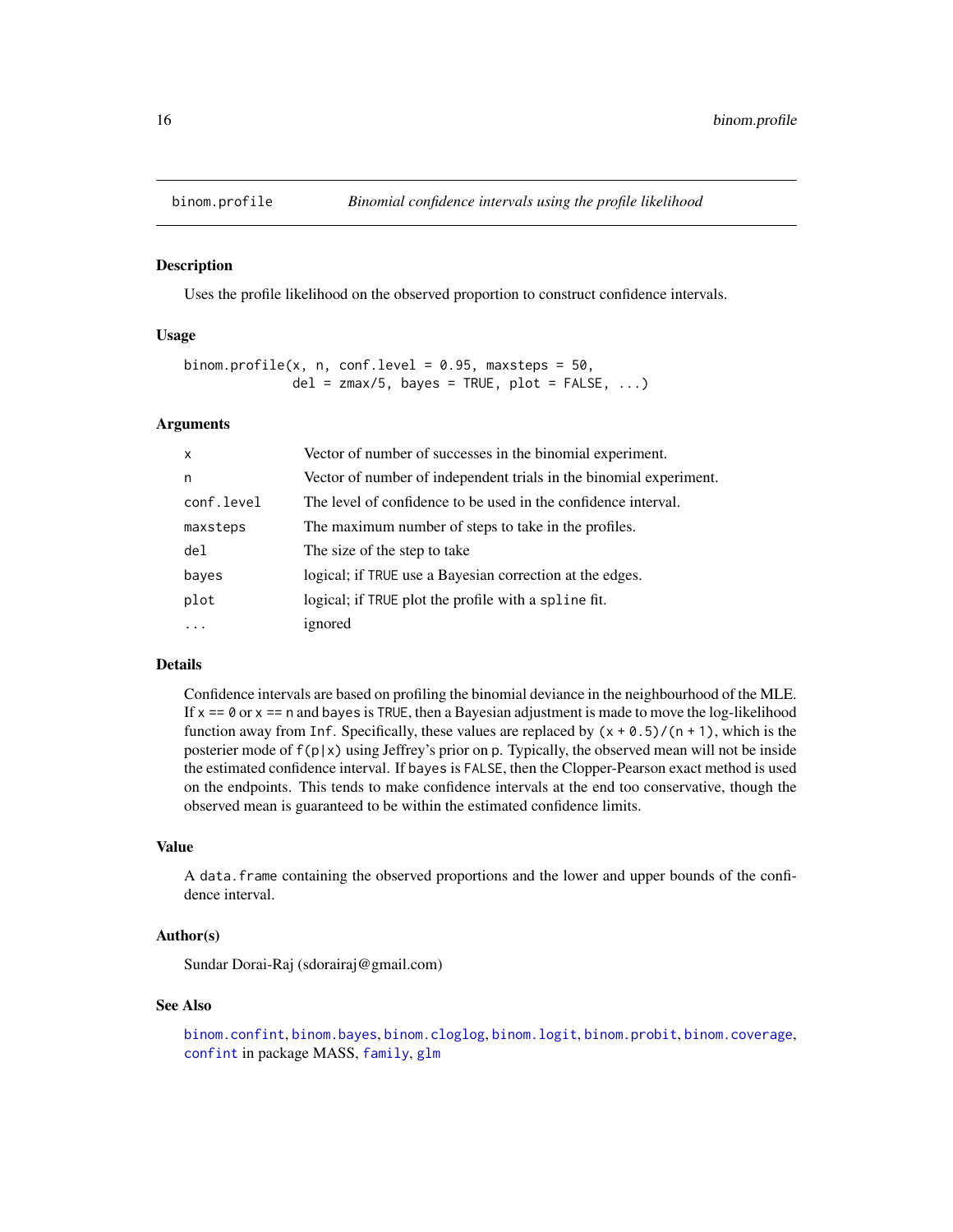#### <span id="page-16-0"></span>binom.sim 17

# Examples

binom.profile( $x = 0:10$ ,  $n = 10$ )

binom.sim *Simulates confidence intervals for binomial data*

# Description

Simulates binomial data for testing confidence interval coverage.

# Usage

binom.sim(M = 200, n = 100, p = 0.5, conf.level = 0.95, methods = "all", ...)

#### Arguments

| M          | Number of simulations to create.                                   |
|------------|--------------------------------------------------------------------|
| n          | Vector of number of independent trials in the binomial experiment. |
| p          | Probability of success under the null hypothesis.                  |
| conf.level | The level used in computing the confidence interval.               |
| methods    | The method used to compute power.                                  |
|            | Additional arguments to pass to binom.confint                      |

# Details

M binomial observations are created using rbinom(M, n, p). The average number of times a confidence interval covers p is returned.

# Value

The estimated coverage based on which method is requested.

#### Author(s)

Sundar Dorai-Raj (sdorairaj@gmail.com)

# See Also

[binom.confint](#page-4-1), [binom.bayes](#page-1-1), [binom.logit](#page-8-1), [binom.probit](#page-14-1), [binom.coverage](#page-5-1)

# Examples

binom.sim $(p = 0.95,$  method = "lrt")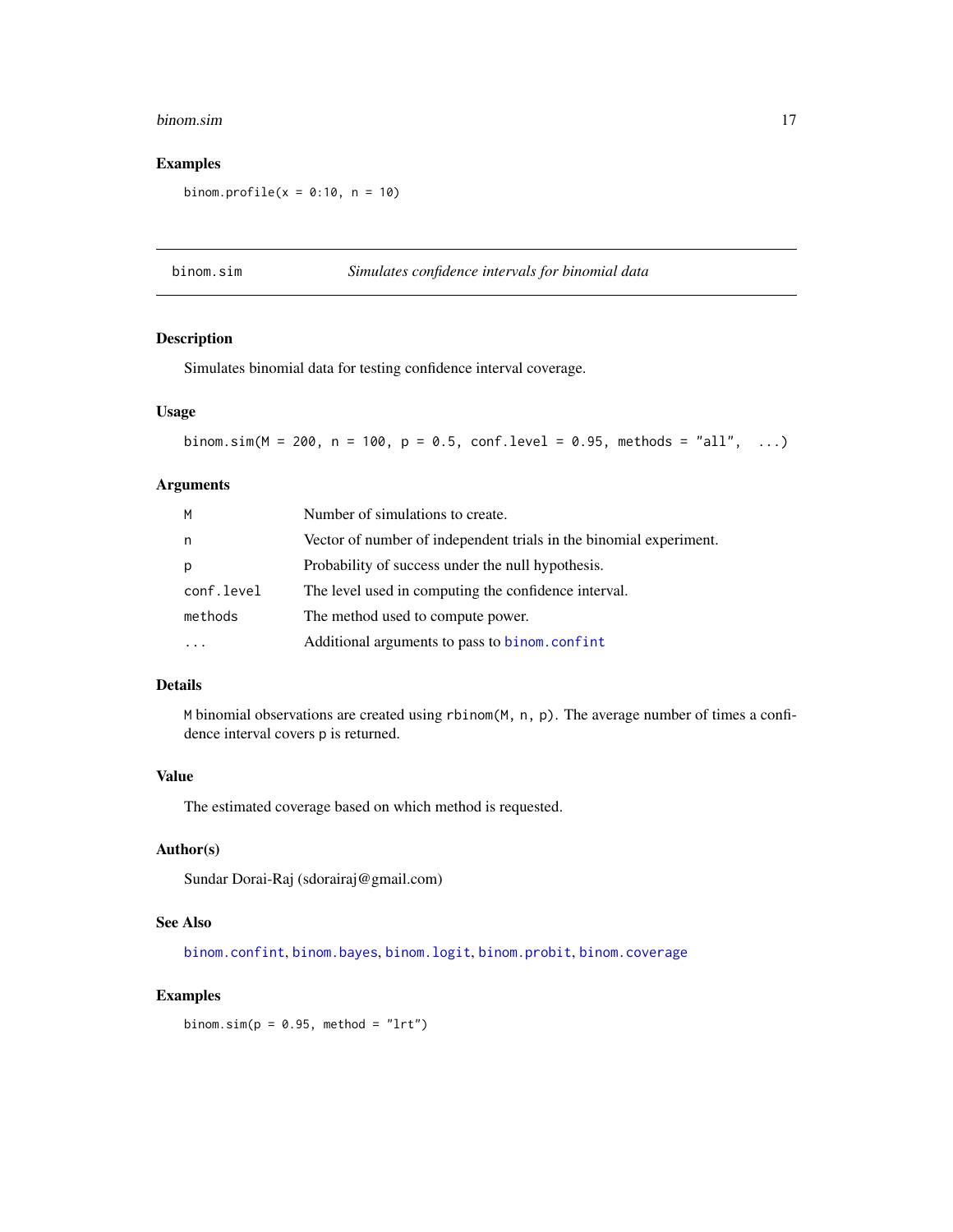<span id="page-17-0"></span>cloglog.sample.size *Power and sample size*

#### Description

Power and sample size for a binomial proportion using the cloglog parameterization.

#### Usage

```
cloglog.sample.size(p.alt, n = NULL, p = 0.5, power = 0.8, alpha = 0.05,
               alternative = c("two.sided", "greater", "less"), exact.n = FALSE,
                    recompute.power = FALSE, phi = 1)
```
# Arguments

| p.alt           | The alternative proportion in a one-sample test.                                                                                                                           |  |
|-----------------|----------------------------------------------------------------------------------------------------------------------------------------------------------------------------|--|
| n               | The sample size in a one-sample test.                                                                                                                                      |  |
| p               | The null proportion in a one-sample test. Default is 0.5.                                                                                                                  |  |
| power           | The desired power level. Default is 0.80.                                                                                                                                  |  |
| alpha           | The desired alpha level - probability of a Type I error. Default is 0.05.                                                                                                  |  |
| alternative     | Nature of alternative hypothesis. One of "two.sided", "greater", "less".                                                                                                   |  |
| exact.n         | logical; If TRUE, the computed sample size will not be rounded up. Default is<br>FALSE.                                                                                    |  |
| recompute.power |                                                                                                                                                                            |  |
|                 | logical; If TRUE, after the sample size is computed, the power will be recom-<br>puted. This is only advantageous when the sample size is rounded up. Default<br>is FALSE. |  |
| phi             | Dispersion parameter by which to inflate ( $phi > 1$ ) or deflate ( $phi < 1$ ) variance.<br>Default is 1.                                                                 |  |

#### Details

This function can be used to calculate sample size, power or minimum detectable difference. It determines what to compute base on the arguments provided. If p.alt is given, but n is not, then sample size is computed. If  $p$  alt is given along with n, then the power is computed. If only n is provided, the minimum detectable difference is computed using the default power of 0.80.

# Value

A data.frame containing the power, sample size and all of the input which was used to perform the computations.

#### Author(s)

Sundar Dorai-Raj (sdorairaj@gmail.com)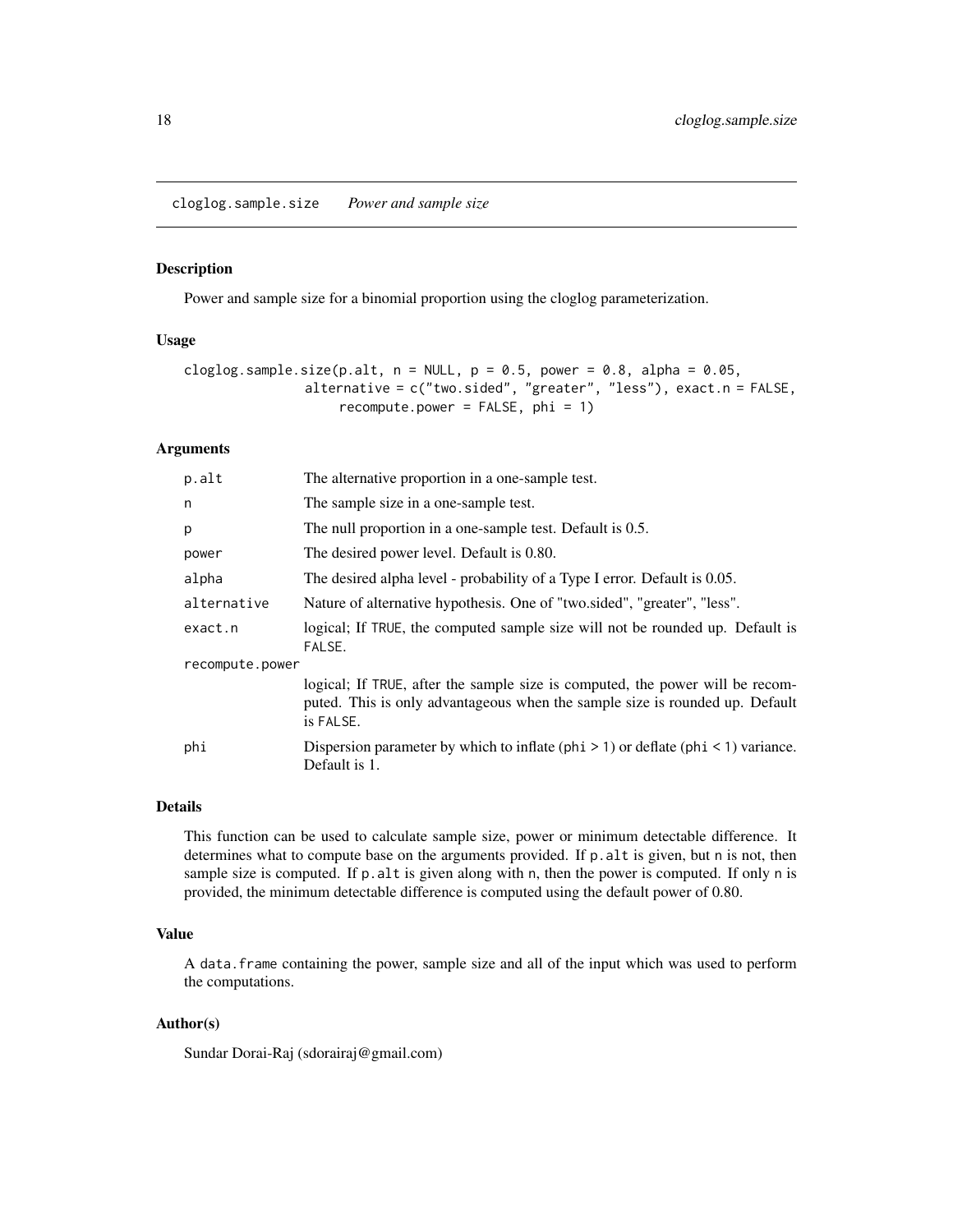# <span id="page-18-0"></span>tkbinom.power 19

# See Also

[binom.confint](#page-4-1)

# Examples

```
cloglog.sample.size(p.alt = 0.8)
cloglog.sample.size(n = 20)
cloglog.sample.size(n = 20, power = 0.9)
```
tkbinom.power *Power curves for binomial parameterizations*

# Description

A Tcl/Tk graphics wrapper for [binom.power](#page-13-1).

# Usage

tkbinom.power()

# Details

A wrapper for [binom.power](#page-13-1) that creates power curves based on user input.

#### Author(s)

Sundar Dorai-Raj (sdorairaj@gmail.com)

#### See Also

[binom.power](#page-13-1), [binom.confint](#page-4-1), [binom.bayes](#page-1-1), [binom.logit](#page-8-1), [binom.probit](#page-14-1), [binom.coverage](#page-5-1)

#### Examples

```
binom.power(0.95, alternative = "greater")
```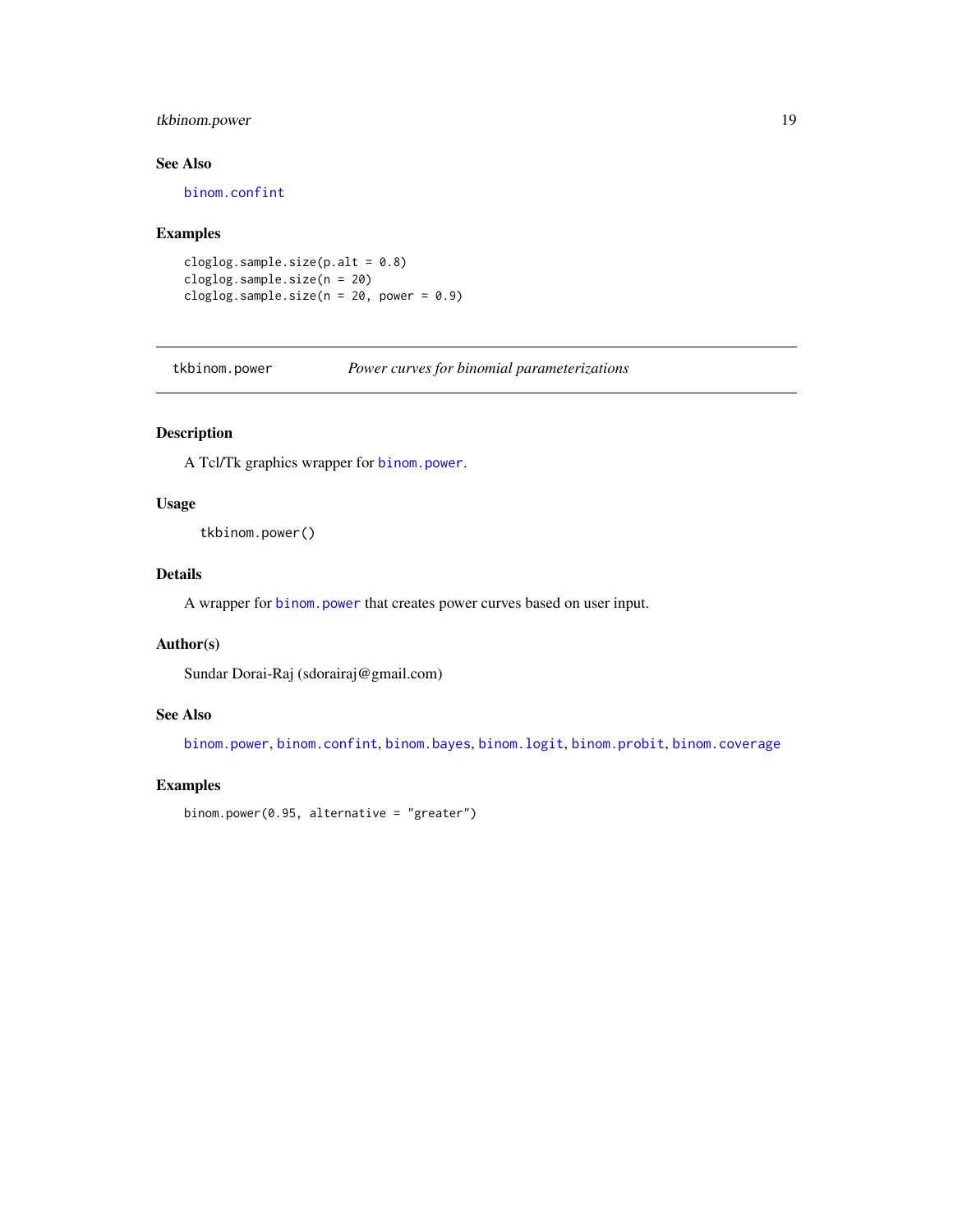# <span id="page-19-0"></span>Index

∗ hplot binom.plot , [13](#page-12-0) ∗ htest binom.bayes, [2](#page-1-0) binom.cloglog , [4](#page-3-0) binom.confint , [5](#page-4-0) binom.coverage, [6](#page-5-0) binom.length, [8](#page-7-0) binom.logit , [9](#page-8-0) binom.lrt, [10](#page-9-0) binom.optim, [11](#page-10-0) binom.plot , [13](#page-12-0) binom.power , [14](#page-13-0) binom.probit , [15](#page-14-0) binom.profile , [16](#page-15-0) binom.sim , [17](#page-16-0) cloglog.sample.size , [18](#page-17-0) tkbinom.power , [19](#page-18-0) ∗ models binom.bayes, [2](#page-1-0) binom.cloglog , [4](#page-3-0) binom.confint , [5](#page-4-0) binom.coverage, [6](#page-5-0) binom.length, [8](#page-7-0) binom.logit , [9](#page-8-0) binom.lrt , [10](#page-9-0) binom.optim, [11](#page-10-0) binom.plot , [13](#page-12-0) binom.power , [14](#page-13-0) binom.probit , [15](#page-14-0) binom.profile , [16](#page-15-0) binom.sim , [17](#page-16-0) cloglog.sample.size , [18](#page-17-0) tkbinom.power , [19](#page-18-0) ∗ optimize binom.optim, [11](#page-10-0) ∗ univar binom.bayes, [2](#page-1-0) binom.cloglog , [4](#page-3-0)

# binom.confint , [5](#page-4-0) binom.coverage,  $6$ binom.length, <mark>[8](#page-7-0)</mark> binom.logit , [9](#page-8-0) binom.lrt, [10](#page-9-0) binom.optim, [11](#page-10-0) binom.plot, [13](#page-12-0) binom.power, [14](#page-13-0) binom.probit, [15](#page-14-0) binom.profile, [16](#page-15-0) binom.sim , [17](#page-16-0) cloglog.sample.size , [18](#page-17-0) tkbinom.power , [19](#page-18-0) binom.agresti.coull *(*binom.confint *)* , [5](#page-4-0) binom.asymp *(*binom.confint *)* , [5](#page-4-0) binom.bayes , [2](#page-1-0) , *[4](#page-3-0) – [6](#page-5-0)* , *[9](#page-8-0)* , *[11](#page-10-0)* , *[15](#page-14-0) [–17](#page-16-0)* , *[19](#page-18-0)* binom.cloglog , *[3](#page-2-0)* , [4](#page-3-0) , *[5](#page-4-0) , [6](#page-5-0)* , *[11](#page-10-0) , [12](#page-11-0)* , *[16](#page-15-0)* binom.confint , *[3](#page-2-0) , [4](#page-3-0)* , [5](#page-4-0) , *[7–](#page-6-0) [9](#page-8-0)* , *[11](#page-10-0) , [12](#page-11-0)* , *[14](#page-13-0) [–17](#page-16-0)* , *[19](#page-18-0)* binom.coverage , *[4](#page-3-0)* , *[6](#page-5-0)* , [6](#page-5-0) , *[9](#page-8-0)* , *[11](#page-10-0) , [12](#page-11-0)* , *[15](#page-14-0) [–17](#page-16-0)* , *[19](#page-18-0)* binom.exact *(*binom.confint *)* , [5](#page-4-0) binom.length , *[7](#page-6-0)* , [8](#page-7-0) binom.logit , *[3](#page-2-0) – [6](#page-5-0)* , *[9](#page-8-0)* , [9](#page-8-0) , *[11](#page-10-0)* , *[15](#page-14-0) [–17](#page-16-0)* , *[19](#page-18-0)* binom.lrt,[10](#page-9-0) binom.optim , [11](#page-10-0) , *[13](#page-12-0) , [14](#page-13-0)* binom.plot , *[11](#page-10-0) , [12](#page-11-0)* , [13](#page-12-0) binom.power , [14](#page-13-0) , *[19](#page-18-0)* binom.probit , *[3](#page-2-0) – [6](#page-5-0)* , *[9](#page-8-0)* , *[11](#page-10-0)* , *[15](#page-14-0)* , [15](#page-14-0) , *[16,](#page-15-0) [17](#page-16-0)* , *[19](#page-18-0)* binom.profile , *[5](#page-4-0)* , [16](#page-15-0) binom.prop.test *(*binom.confint *)* , [5](#page-4-0) binom.sim , [17](#page-16-0) binom.test , *[5](#page-4-0) , [6](#page-5-0)* binom.wilson *(*binom.confint *)* , [5](#page-4-0) cloglog.sample.size , [18](#page-17-0)

confint , *[11](#page-10-0)* , *[16](#page-15-0)*

family , *[11](#page-10-0)* , *[16](#page-15-0)*

glm , *[11](#page-10-0)* , *[16](#page-15-0)*